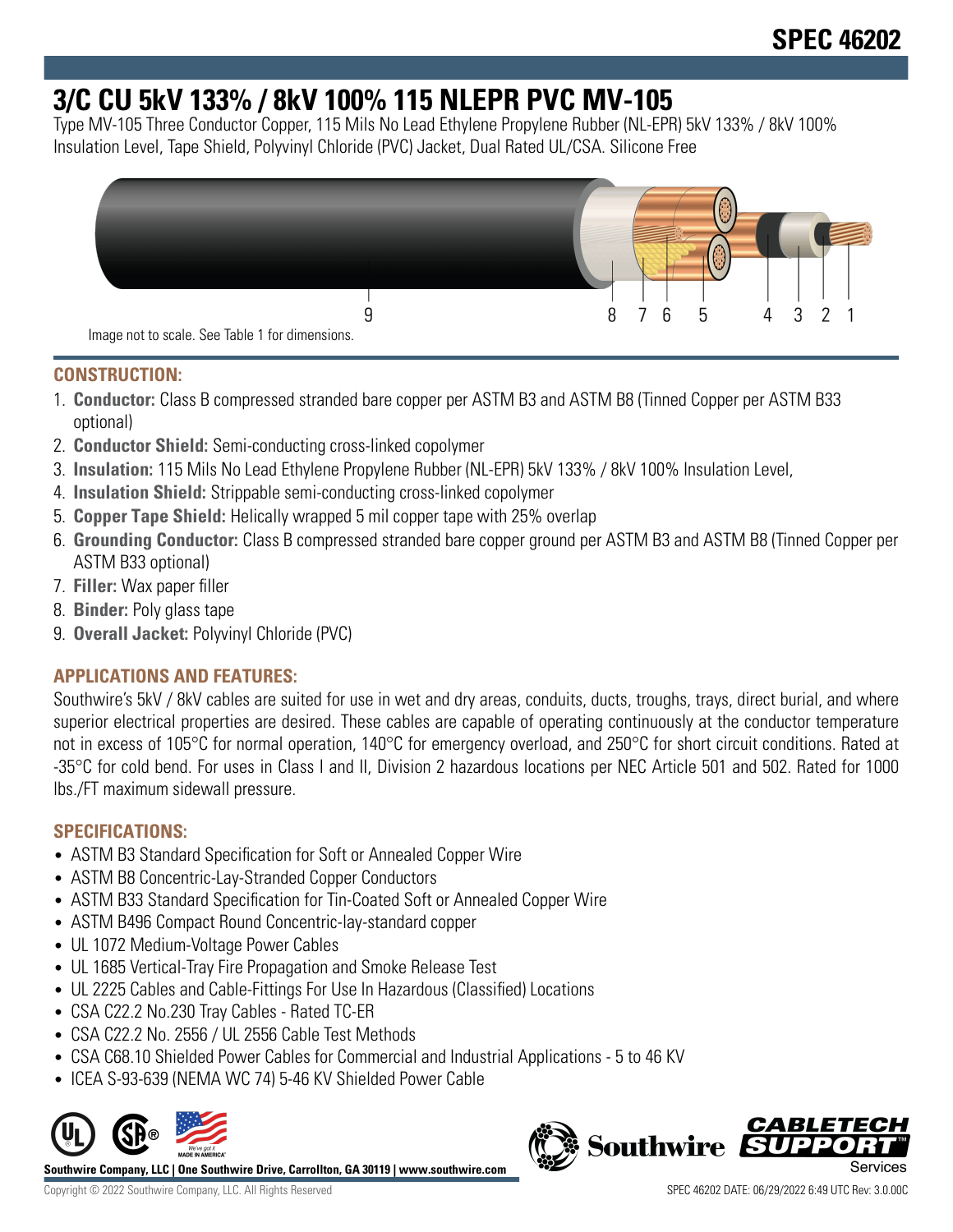- ICEA S-93-639 (NEMA WC 74) 5-46 KV Shielded Power Cable
- ICEA S-97-682 Standard for Shielded Utility Cable Rated for 5 46kV
- IEEE 1202 FT4 Flame Test (70,000) BTU/hr Vertical Tray Test
- AEIC CS-8 Specification for extruded dielectric shielded power cables rated for 5 through 46KV
- Made in America: Compliant with both Buy American and Buy America Act (BAA) requirements per 49 U.S.C. § 5323(j) and the Federal Transit Administration Buy America requirements per 49 C.F.R. part 661

#### **SAMPLE PRINT LEGEND:**

{SQFTG\_DUAL} SOUTHWIRE{R} POWER CABLE MASTER-DESIGN {UL} 3/C XXX AWG CU 115 MILS NL-EPR 5KV 133%/8KV 100% INS LEVEL 25%TS GW 1 X XX AWG CU MV-105 FOR CT USE SUN. RES. FOR DIRECT BURIAL -- CSA 1/0 AWG CU 2.92mm (115 mils) NL-EPR 5KV 133%/8KV 100% INS LEVEL 25%TS SR TC-ER 90{D}C FT4 -40{D}C LTGG {NESC}

| <b>Stock</b><br>Number | Cond.<br><b>Size</b> | Diameter Over<br>Conductor | Diameter Over<br>Insulation | Diameter Over<br><b>Insulation Shield</b>    | Ground       | Jacket<br>Thickness <sup>1</sup> | Approx.<br>0D | Approx.<br>Weight | Max Pull<br>Tension | Min Bending<br>Radius |
|------------------------|----------------------|----------------------------|-----------------------------|----------------------------------------------|--------------|----------------------------------|---------------|-------------------|---------------------|-----------------------|
|                        | AWG/<br>Kcmil        | inch                       | inch                        | inch                                         | No. x<br>AWG | mil                              | inch          | lb/1000ft         | $\mathsf{lb}$       | inch                  |
| 9562920                | $\overline{2}$       | 0.283                      | 0.550                       | $1 \times 6$<br>80<br>0.610<br>1.549<br>1564 |              |                                  | 1593          | 10.8              |                     |                       |
| 558148                 |                      | 0.322                      | 0.589                       | 0.649                                        | x 4          | 80                               | .633          | 1834              | 2009                | 11.4                  |
| 9563000                | 1/0                  | 0.362                      | 0.629                       | 0.689                                        | 1 x 4        | 110                              | 1.893         | 2332              | 2534                | 13.3                  |
| 9583710                | 2/0                  | 0.405                      | 0.672                       | 0.732                                        | x 4          | 110                              | .922          | 2550              | 3194                | 13.5                  |
| 558171                 | 3/0                  | 0.456                      | 0.723                       | 0.783                                        | 1x3          | 110                              | !982          | 3012              | 4027                | 13.9                  |
| 9574560                | 4/0                  | 0.512                      | 0.779                       | 0.839                                        | x 3          | 110                              | 2.103         | 3536              | 5078                | 14.7                  |
| 958386                 | 250                  | 0.558                      | 0.834                       | 0.894                                        | 1x3          | 110                              | 2.222         | 4007              | 6000                | 15.6                  |
| 9551790                | 350                  | 0.661                      | 0.937                       | 0.997                                        | x 2          | 110                              | 2.445         | 5204              | 8400                | 17.1                  |
| 9583970                | 500                  | 0.789                      | 1.065                       | 1.125                                        | 1 x 1        | 110                              | 2.721         | 6940              | 12000               | 19.0                  |
| 557496                 | 750                  | 0.968                      | .253                        | 1.313                                        | x 0          | 135                              | 3.177         | 9920              | 18000               | 22.2                  |

### **Table 1 – Weights and Measurements**

All dimensions are nominal and subject to normal manufacturing tolerances

◊ Cable marked with this symbol is a standard stock item

1 Comply with ICEA S-93-639 Appendix C for jacket thickness determination